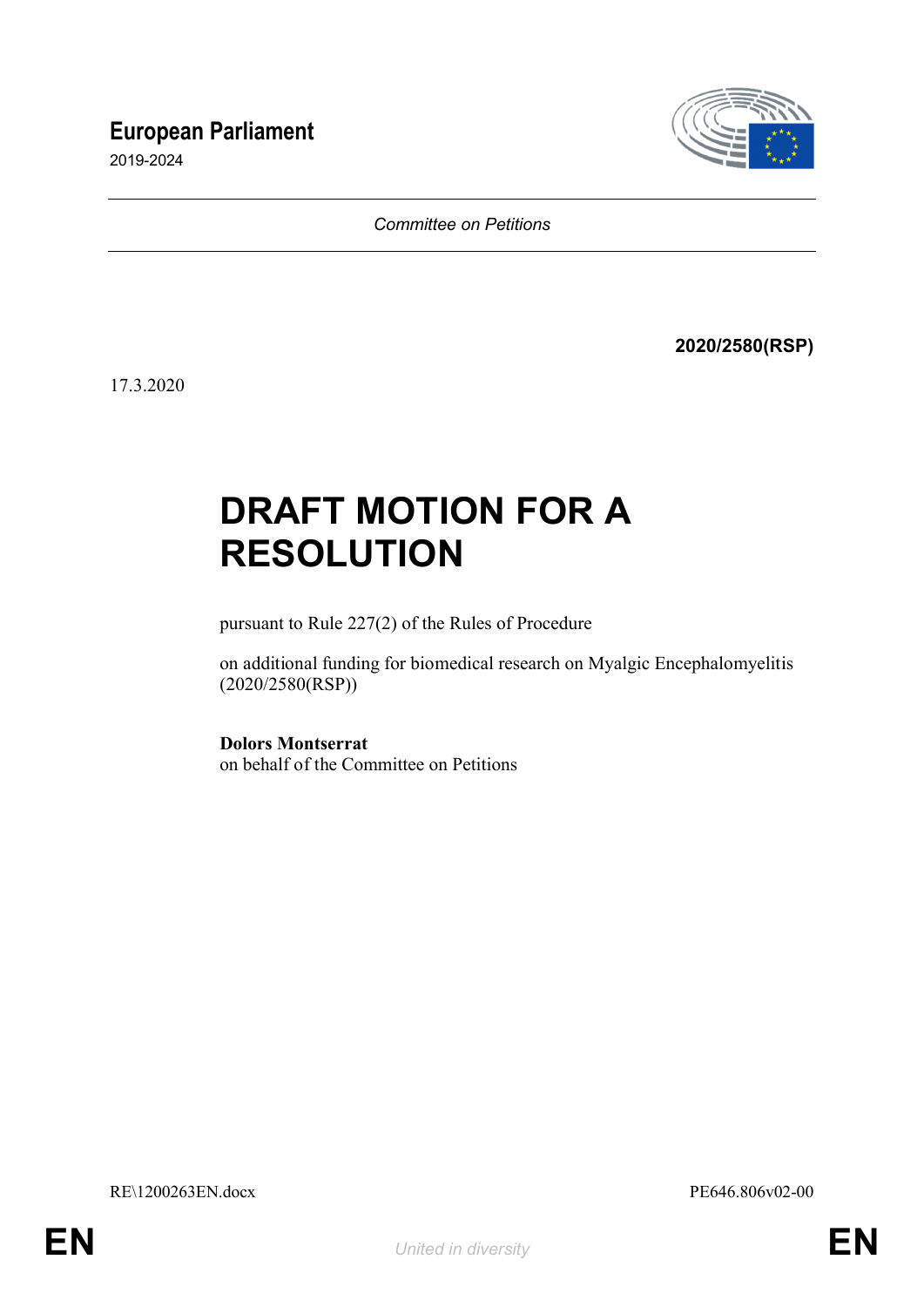### **B9-0000/2020**

## **European Parliament resolution on additional funding for biomedical research on Myalgic Encephalomyelitis (2020/2580(RSP))**

## *The European Parliament*,

- having regard to Articles 168 and 179 to 181 of the Treaty on the Functioning of the European Union,
- having regard to Article 35 of the Charter of Fundamental Rights of the European Union,
- having regard to the question for written answer to the Commission of 2 September 2019 (E-002599-19) on 'Research into myalgic encephalomyelitis (ME)' and the Commission's answer of 28 October 2019,
- having regard to the question for written answer to the Commission of 4 December 2018 (E-006124-18) on 'Chronic fatigue syndrome' and the Commission's answer of 30 January 2019,
- having regard to the question for written answer to the Commission of 28 August 2018 (E-004360-18) on 'Myalgic encephalomyelitis: recognition by the World Health Organisation and Commission support for research and training' and the Commission's answer of 1 November 2018,
- having regard to the question for written answer to the Commission of 9 November 2017 (E-006901-17) on 'Funding of research on ME/CFS' and the Commission's answer of 18 December 2017,
- having regard to Rule 227(2) of its Rules of Procedure,
- A. whereas the Committee on Petitions has received several petitions raising concerns over the absence of treatments and the current underfunding of biomedical research on Myalgic Encephalomyelitis/Chronic Fatigue Syndrome (ME/CFS) within the EU;
- B. whereas under Article 35 of the Charter of Fundamental Rights of the European Union everyone has 'the right to benefit from medical treatment under the conditions established by national laws and practices', while other international human rights instruments, including the Universal Declaration of Human Rights, the International Covenant on Economic, Social and Cultural Rights and the Convention on the Rights of Persons with Disabilities, recognise or refer to the right to health or elements of it, such as the right to medical care;
- C. whereas the actions of Member States and the Union must be directed towards improving public health; whereas this objective should be achieved through the Union's support to Member States, by fostering cooperation and by promoting research into the causes, transmission and prevention of illnesses;
- D. whereas ME/CFS is a debilitating chronic multisystem disease of unknown aetiology,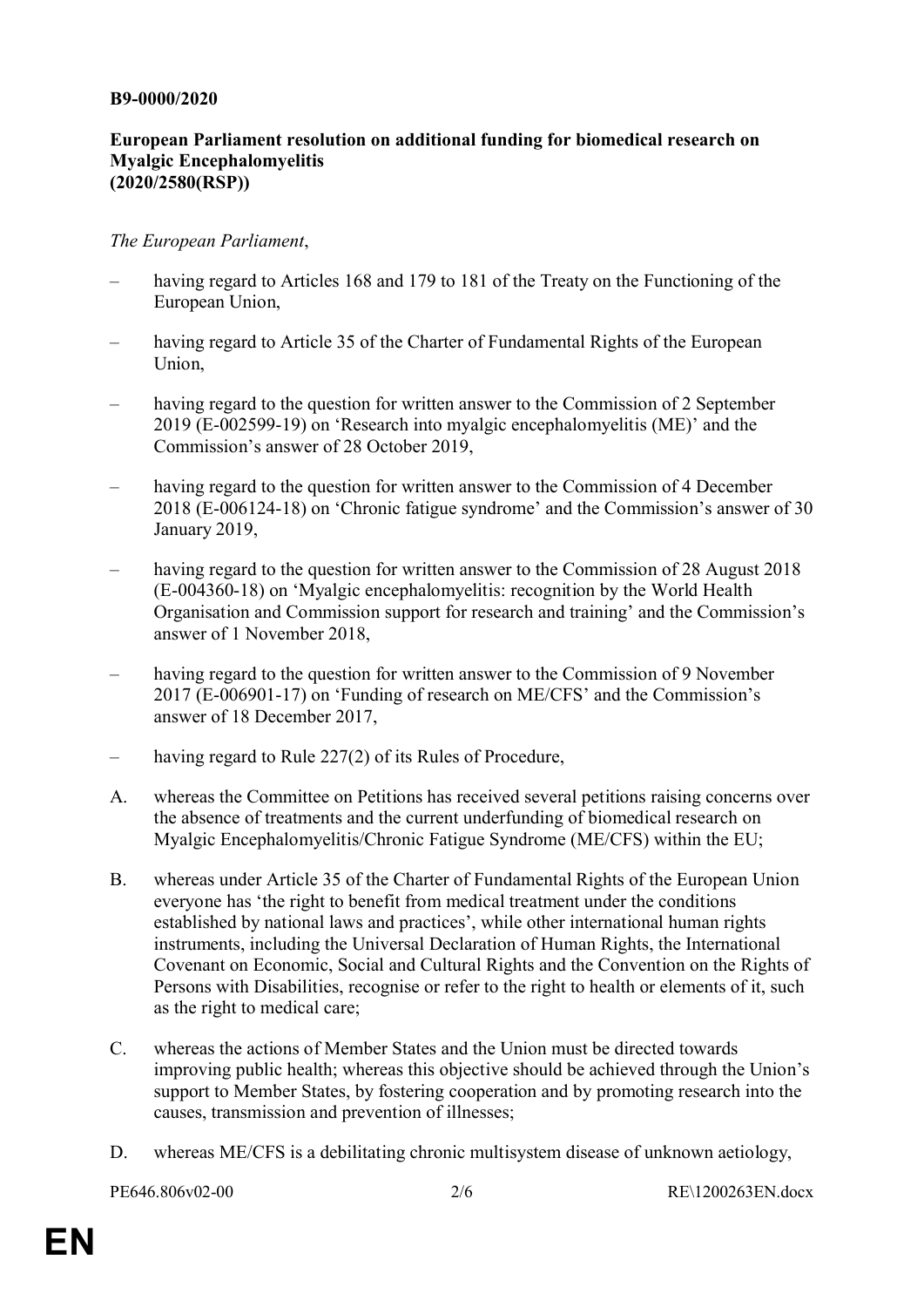whose symptoms, severity and progression are extremely variable;

- E. whereas ME/CFS is classified as a disorder of the nervous system by the World Health Organisation under the International Classification of Diseases (ICD-11) under code 8E49 (Postviral fatigue syndrome);
- F. whereas ME/CFS is a complex, highly disabling disease, as extreme tiredness and other physical symptoms can make it impossible to carry out everyday activities; whereas quality of life may be severely affected and patients with ME/CFS may end up being bedbound or housebound with severe suffering, negative impacts on social and family relationships and significant costs to society in terms of lost working capacity;
- G. whereas special attention needs to be paid to the high risk of social exclusion of persons affected with ME/CFS; whereas in this sense, for employed persons suffering from the disease it is crucial to be able to keep their jobs in order not to find themselves isolated;
- H. whereas all possible measures should be taken to adjust the working conditions and environment of employed people suffering from ME/CFS; whereas they should also be entitled to the adaptation of the workplace and working time;
- I. whereas there are still no established biomedical diagnostic tests for ME/CFS, nor are there any EU/EMA-approved treatments;
- J. whereas the incidence and prevalence of ME/CFS in the EU are unknown, as is equally the overall social and economic burden arising from it, owing to the lack of coordinated and comprehensive data collection at EU level;
- K. whereas according to the Commission's answer of 30 August 2019 to Petition No 0204/2019, ME/CFS is diagnosed for around 24 million people worldwide but this is considered to be only 10 % of the total ME/CFS population;
- L. whereas the American Myalgic Encephalomyelitis and Chronic Fatigue Syndrome Society estimates that around 17 to 24 million people worldwide suffer from ME/CFS;
- M. whereas approximately two million people in the EU, of whatever ethnicity, age or gender, are believed to be afflicted with ME/CFS; whereas among adults, women are the most affected;
- N. whereas to date ME/CFS is poorly understood and, consequently, underdiagnosed, owing to insufficient knowledge about this disease among healthcare providers, or else because of the difficulties encountered in the detection of symptoms and the absence of appropriate diagnostic tests; whereas the lack of understanding of ME/CFS can considerably hamper the recognition of occupational disability of patients;
- O. whereas the patients' community feels deprived and ignored by public authorities and society as a whole, and legitimately asks for greater awareness and additional funding to support progress in research; whereas patients denounce being victims of stigmatisation as a result of poor knowledge of this disease; whereas the stigma surrounding the rights of persons with ME/CFS and the psychological distress associated thereto, which has a dramatic impact on individuals, families and society and on every aspect of citizens' lives, is too often poorly recognised;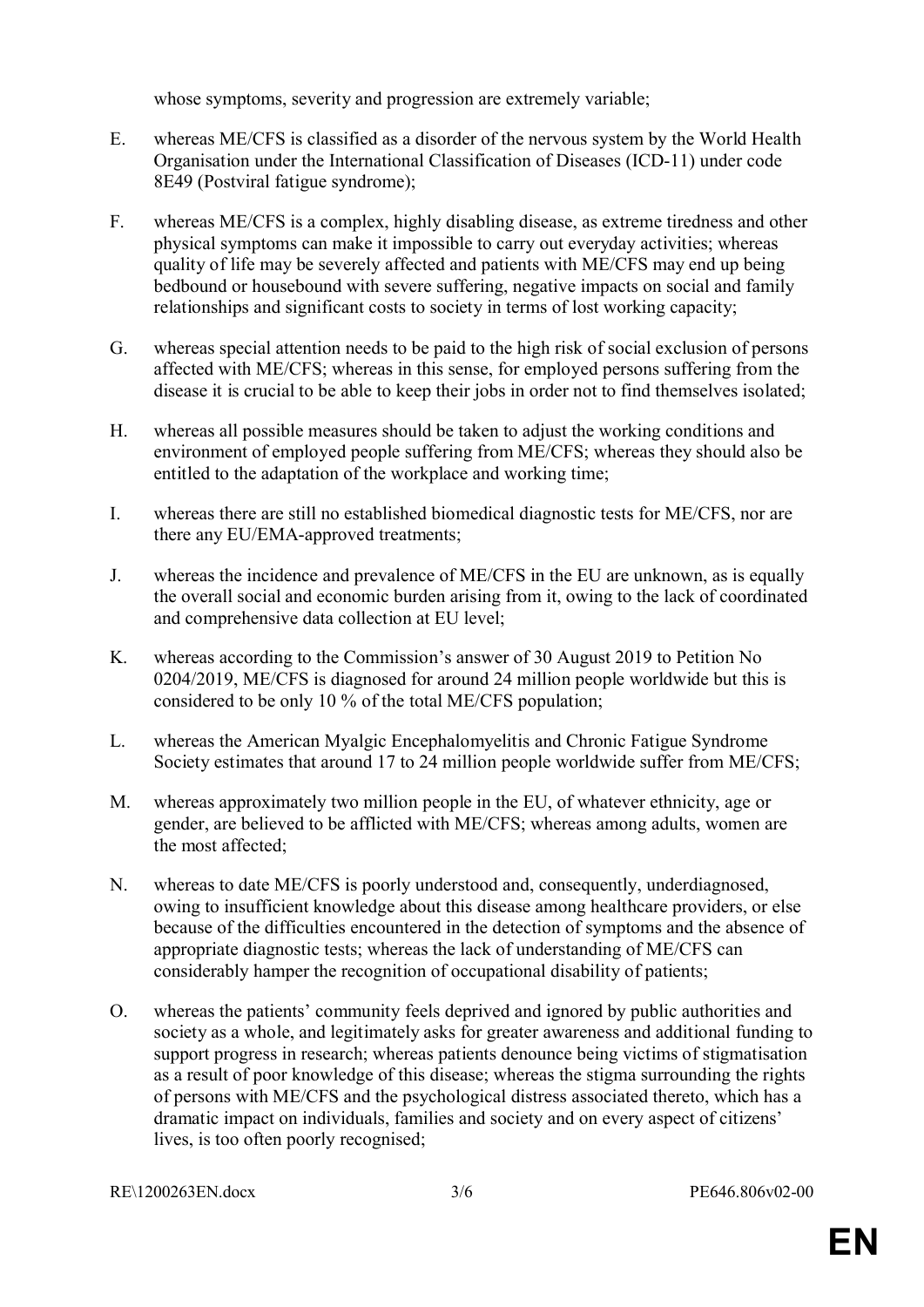- P. whereas children and young people afflicted with ME/CFS could potentially see their access to education hampered;
- Q. whereas the need for better recognition of this type of diseases at Member State level is evident; whereas specifically targeted training should be provided to raise awareness among public authorities, healthcare providers and officials in general;
- R. whereas Petition No 0204/2019 received and continues to receive a significant number of signatures of support, from patients and their families and also from the scientific community, calling for more resources to be invested in biomedical research into ME/CFS and patient support;
- S. whereas over the years several Members of the European Parliament have tabled questions to the Commission regarding the availability of EU funding for research on ME/CFS;
- T. whereas research efforts on ME/CFS remain rather fragmented and coordination of research at EU level is missing; whereas, despite support granted by Horizon 2020, the EU Framework Programme for Research and Innovation (2014-2020), to a number of research projects on neurological disorders of different aetiologies as well as research on pain (such as Help4Me, GLORIA and the RTCure), the Commission admitted in its answer of 30 January 2019 to question for written answer E-006124-18 that 'to date no specific projects on diagnosis/treatment of ME/CFS have been supported by the EU Framework Programmes for Research and Innovation';
- 1. Expresses its concern at the high incidence of ME/CFS within the EU, with an estimated 2 million citizens affected by the disease;
- 2. Welcomes the Commission's support for the organisation European Cooperation in Science and Technology (COST), which recently created an integrated network of researchers working on ME/CFS (Euromene); believes that Euromene can 'add value' to activities that would not be so effective if carried out at national level alone;
- 3. Welcomes the work currently being carried out by the Euromene network aiming at establishing a common Europe-wide approach to address the serious gaps in knowledge of this complex disease and to deliver information on the disease burden in Europe and on clinical diagnosis and potential treatments to care providers, patients, and other stakeholders;
- 4. Welcomes the Commission's commitment made in its answer of 28 October 2019 to question E-002599/2019 to provide further opportunities for research into ME/CFS through the forthcoming research and innovation framework programme which will succeed Horizon 2020, namely Horizon Europe;
- 5. Regrets, however, that the funding initiatives adopted so far by the Commission are not sufficient; is worried about the current underfunding of research into ME/CFS, which may be considered as a hidden public health problem in the EU; underlines the increasingly urgent need to address the human and socio-economic consequences of the growing number of individuals living and working with these long-term disabling and chronic conditions that affect the sustainability and continuity of their work and employment;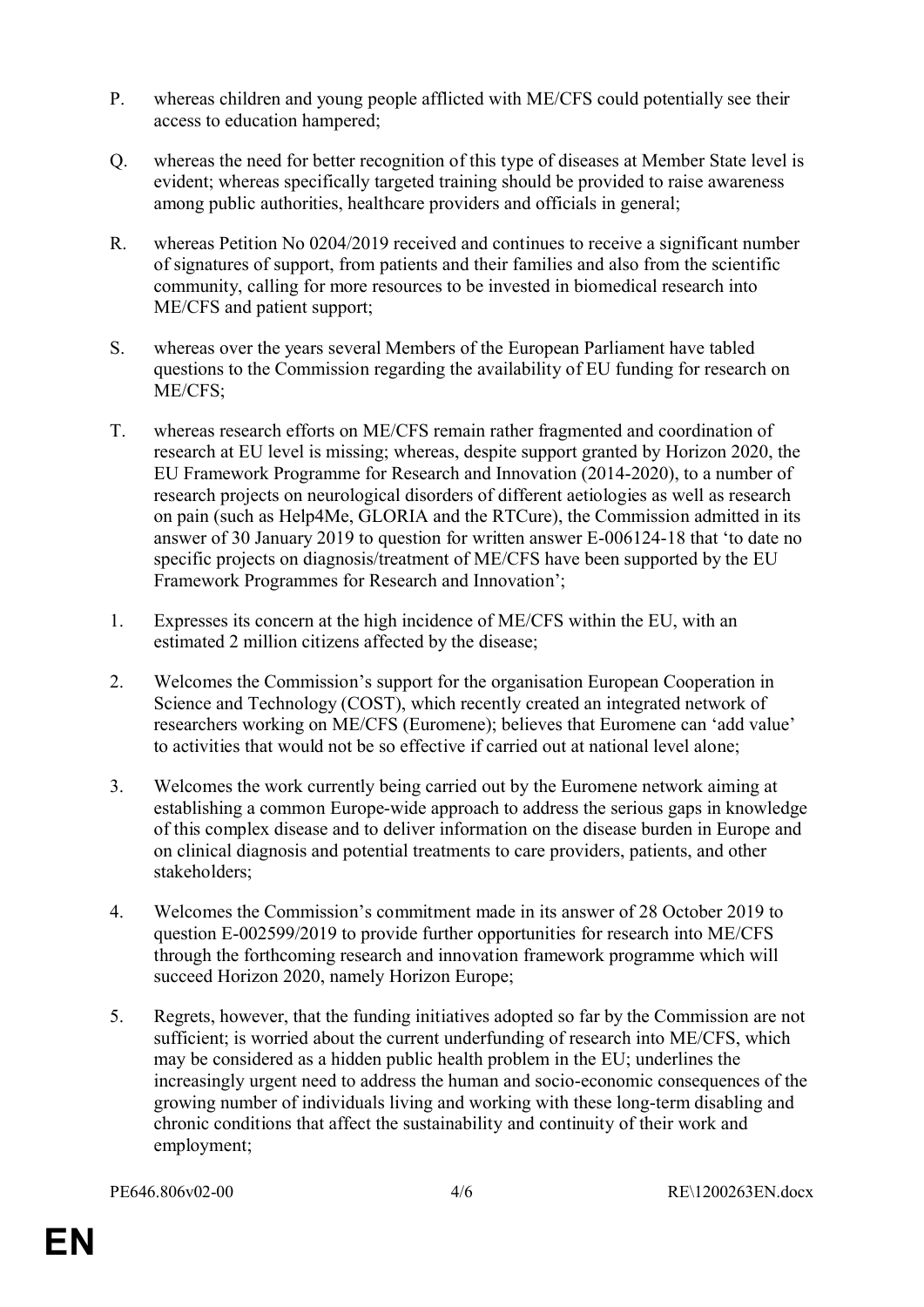- 6. Calls on the Commission to allocate additional funding and prioritise calls for projects specifically focused on biomedical research into ME/CFS, with a view to the development and validation of a biomedical diagnostic test and of effective biomedical treatments that can cure the disease or alleviate its effects;
- 7. Believes that the current underfunding of biomedical research into ME/CFS is unjustified considering the estimated large number of patients and the consequent economic and social impact of this disease;
- 8. Stresses the need to implement innovative projects that can ensure coordinated and comprehensive data gathering on this disease within the Member States, and calls for mandatory reporting in all Member States affected by ME/CFS;
- 9. Calls on all Member States to take with determination the necessary steps to ensure the due recognition of ME/CFS;
- 10. Calls on the Commission to promote cooperation and the exchange of best practices among Member States as regards screening methods, diagnosis and treatment, and to create a European prevalence register of patients affected by ME/CFS;
- 11. Requests that the Commission provide funding to ensure appropriate and improved medical education and training for health and social care professionals working with ME/CFS patients; calls, therefore, on the Commission to study the feasibility of a EU fund for the prevention and treatment of ME/CFS;
- 12. Calls on the Commission to ensure the funding of the necessary logistic support for researchers with a view to promoting the coordination of research activities in this field within the EU, in terms of identifying the complexity of the ME/CFS diagnostics and patients' care challenges and unlocking the full potential of access to innovation and health data collected through experts' input and all stakeholders' engagement, in order to prioritise the right policy;
- 13. Calls for increased international cooperation on research into ME/CFS, with a view to accelerating the development of objective diagnostic standards and effective forms of treatment;
- 14. Calls on the Commission to commission a study assessing the overall social and economic costs attributable to ME/CFS within the EU;
- 15. Invites the Commission and the Member States to launch information and awareness campaigns among health professionals and the public in order to alert the population to the existence and symptoms of ME/CFS;
- 16. Calls on the Council, in the context of the ongoing negotiations on the next EU Multiannual Financial Framework, to accept Parliament's request for an increased budget for Horizon Europe and the swift adoption of that budget so that work can start on time to ensure research into ME/CFS;
- 17. Calls on the Commission to recognise the special challenges faced by researchers working on diseases of unknown cause, such as ME/CFS, and to ensure that despite these difficulties biomedical research on such diseases is given fair access to the